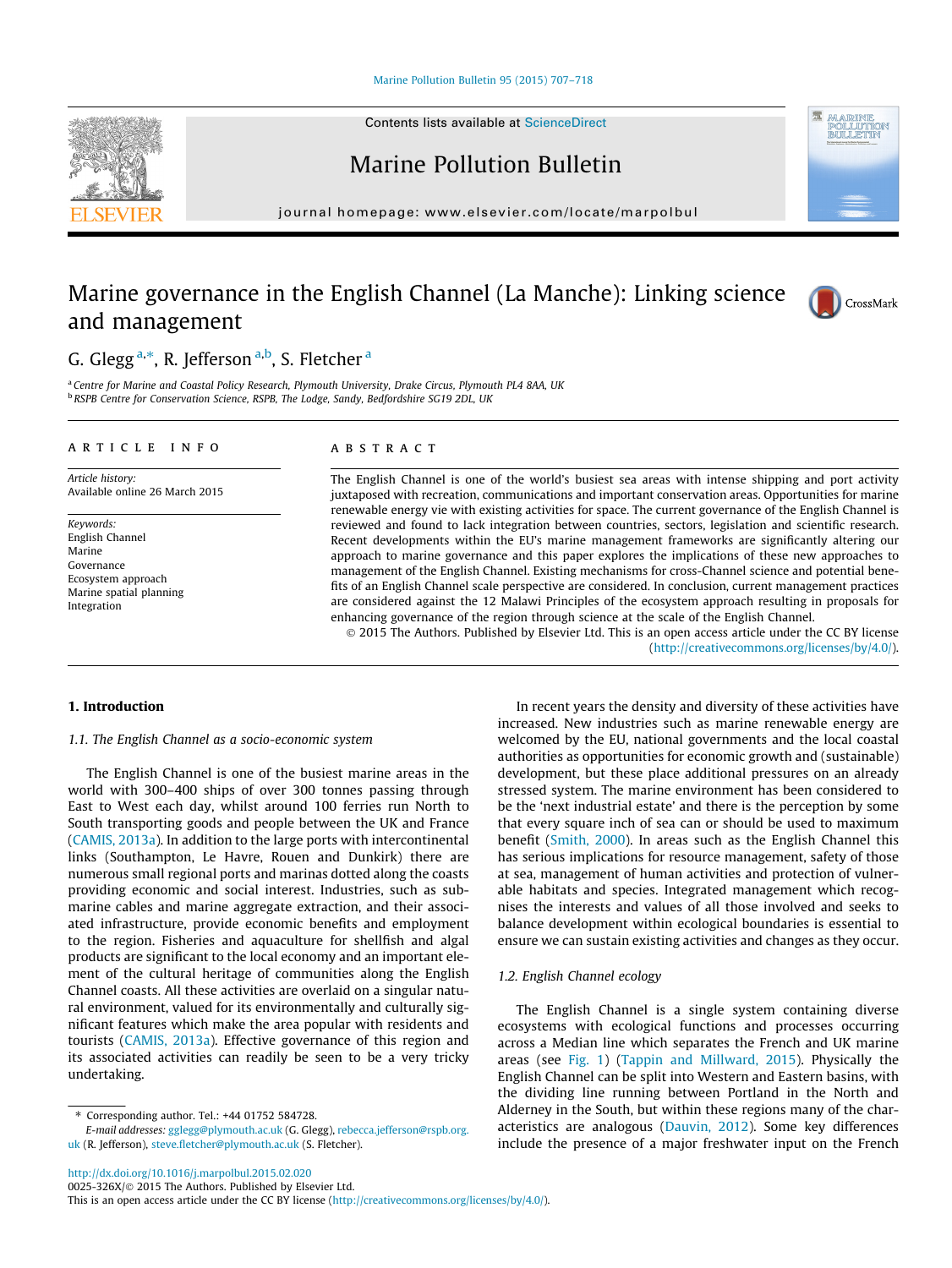<span id="page-1-0"></span>

Fig. 1. A chart illustrating some of the key management boundaries in the English Channel. Source: F. Turbout, University of Caen, 2013 - Cross Channel Atlas - Channel Spaces.

side (the Seine) in the Eastern basin, the presence of a strong summer thermocline in the Western basin, different temperature and tidal ranges, and the geology of the coastal zones. There are also differences in the biogeographic features of the two areas but the similarities and close connectivity suggest that an ecological approach to the management of the system as a whole is by far the most appropriate ([Dauvin, 2012\)](#page-10-0). Adopting a holistic, ecosystem scale approach allows natural processes in the English Channel to be taken into account fully and assimilated into the development of management concepts and practice.

#### 1.3. The ecosystem approach – science and governance

In 1995 the Convention on Biological Diversity (CBD) adopted the Ecosystem Approach (EA) as its primary framework for holistic management of natural resources and subsequently in 1998 the 12 Malawi Principles were defined [\(CBD, 1998](#page-10-0)). These principles, which address the why, how and what of ecosystem management, are listed in [Table 3](#page-6-0) which will be discussed later. This approach is specified in most, recent environmental legislation from the EU (e.g. the Recommendation on Integrated Coastal Zone Management [\(ICZM, 2002\)](#page-11-0) and the Marine Strategy Framework Directive (MSFD; [EU, 2008\)](#page-10-0)) and in national legislation (e.g. the UK's Marine and Coastal Access Act ([MCAA, 2009](#page-11-0))).

The CBD specifies that adaptive management is an essential requirement for EA implementation and refers to the need for the application of relevant data, the involvement of stakeholders in management processes and the conservation of ecosystem structure and functioning ([CBD, 1998\)](#page-10-0). All of these features require a fundamental understanding of the science underpinning the operation of the system. In an adaptive process there is opportunity to learn from experience and to alter the management processes used in light of observation ([Curtin and Prellezo, 2010\)](#page-10-0).

This means that the integration of science and management is a fundamental condition for successful implementation of an EA.

The Convention specifies, unsurprisingly, that the EA should operate at the scale of the ecosystem but it does not define that scale and notes that the 'scale of analysis and action' should be determined on the basis of the issue being addressed with decentralisation to the lowest appropriate level [\(CBD, 1998](#page-10-0)). It also calls for inter-sectoral cooperation. Thus the style and form of implementation can vary greatly from system to system depending, for example, on the scale of the area, the components and condition of the natural ecosystem, the existing policy and legislative frameworks and the nature of the human activities. It will also be dependent on the specific issues of concern; for example, addressing the problems associated with the trans-boundary transport of atmospheric pollutants and the local impact of shellfish aquaculture would require quite different tactics but they could both use the EA to provide the framework for action.

Although it was argued above (Section [1.2](#page-0-0)) that there were differences in the East and West English Channel, for the purposes of the EA the management unit is very likely to be the whole English Channel. Here, although there is an international boundary, as delineated by the Median line, it is likely the sea water involved comprises a single diverse ecosystem and that the pressures exerted by human activities have impacts across the whole area. However, the presence of an international boundary makes coherent governance problematic unless there is positive management to ensure cooperation.

## 1.4. Aim of the paper

In recent years there have been a variety of natural science studies on the English Channel, some of which are discussed in this journal issue. Concurrently, projects such as EMDI, CAMIS and PEGASEAS, have explored the socio-economic characteristics of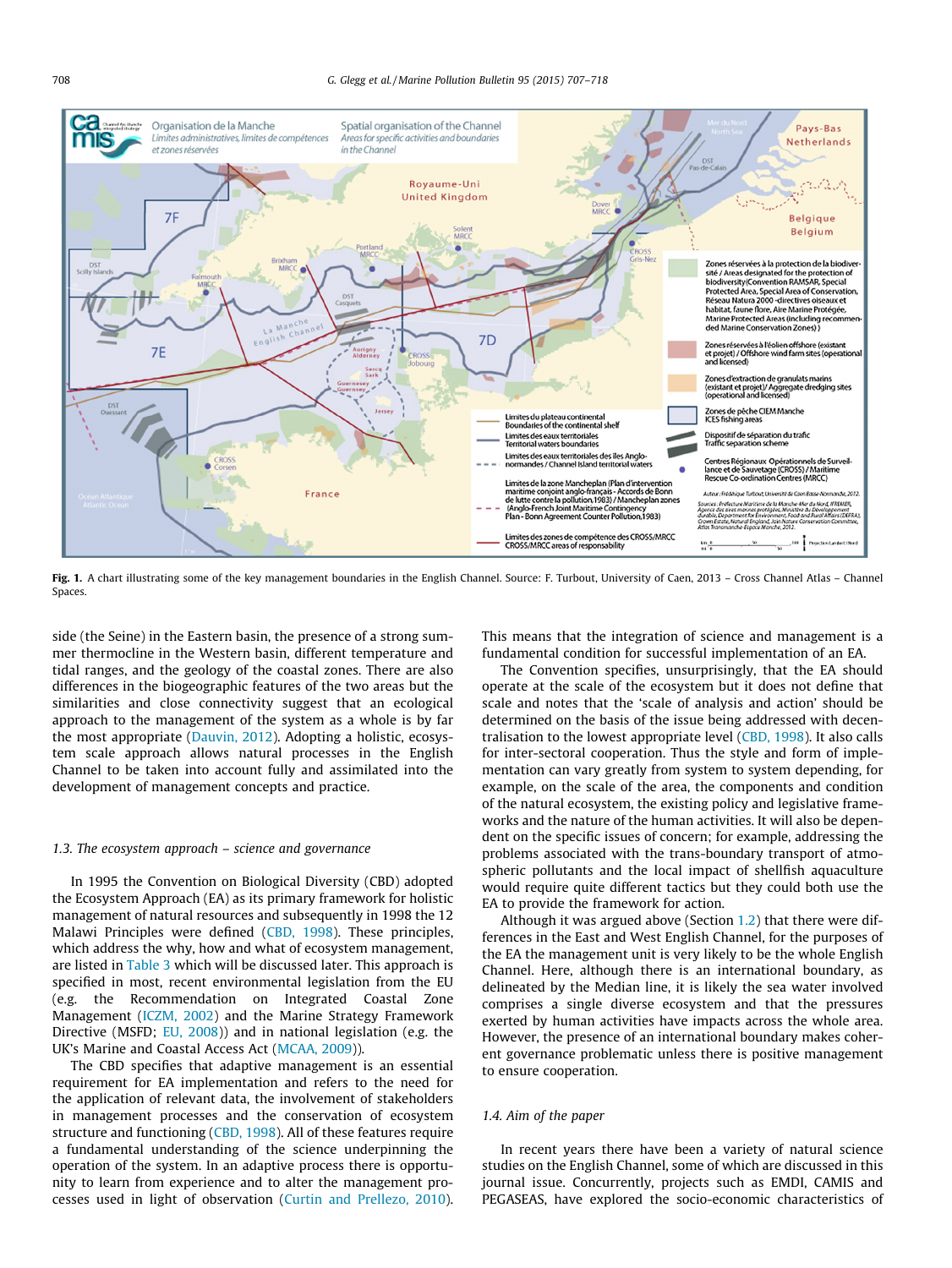<span id="page-2-0"></span>the English Channel and considered how society's aspirations for development in the English Channel might be balanced with a thriving natural ecosystem through a system of effective governance at an appropriate scale [\(Buléon and Shurmer-Smith, 2007;](#page-10-0) [CAMIS, 2013a; PEGASEAS, 2014](#page-10-0)). Building on these studies the aim of this paper was make the case for advancing scientific research at the scale of the English Channel to inform a holistic system of governance through resolving key issues including the following:

- What are the current governance mechanisms and to what extent do these facilitate governance at the scale of the English Channel?
- What is needed to enable the relevant principles of the EA to be applied in the English Channel?
- How can a more integrated approach to English Channel science support a more coherent governance system in the English Channel?

# 2. Methods

The INTERREG IVa funded Channel Arc Manche Integrated Strategy (CAMIS) project ran from 2009 until 2013 and published an Integrated Maritime Strategy for the English Channel (IMS; [CAMIS, 2013a\)](#page-10-0). The IMS provides the context and framework to enable improved cooperation across sectors and places in the English Channel. The IMS was developed through a stakeholder engagement process which was possible using the Cross Channel Forum, created by the CAMIS project. There were five forum events, each a one day meeting in either France or UK open to stakeholders from all marine and maritime sectors across the region, which provided opportunities through workshops and discussions for data collection to inform the development of the IMS. These were supplemented by stakeholder interviews and wider surveys to prepare the draft IMS in English and French which was then made available for general consultation before the final IMS was completed. More recently there have been a further two Cross Channel Forums under the auspices of the PEGASEAS project. The IMS identifies particular features which are required to facilitate integration at the English Channel scale, and in this paper these features will be interpreted through a 'science into governance lens' to identify how English Channel scale governance can be supported through English Channel scale science [\(CAMIS, 2013a\)](#page-10-0).

Table 1 lists the main elements of the stakeholder engagement which led to the development of the IMS. Through a stepwise process the IMS was populated by considering how things are currently, how stakeholders would like them to be and what steps they feel should be taken to reach those goals. The majority of the data were qualitative, and were analysed using thematic identification to address particular questions related to improving crossregion and crosssector integration in the English Channel.

# 3. Governance in the English Channel

# 3.1. Governance

The term governance does not have a fixed interpretation globally and its use has been changing in recent years ([Rhodes, 1996\)](#page-11-0). The central point to recognise is that governance is not simply the result of central government actions but of the whole system that supports outcomes and this system can be defined in a number of ways reflecting the nature and form of the processes employed ([Rhodes, 1996](#page-11-0)).

The European Commission introduced a White paper in 2001 which defined governance as 'rules, processes and behaviour that

#### Table 1

The elements of stakeholder engagement which contributed to this study. Note some individuals may have contributed on more than one occasion, especially during the development of the IMS.

| Form of engagement                                                       | Place, date                                                                                    | No. of participants                                                  |
|--------------------------------------------------------------------------|------------------------------------------------------------------------------------------------|----------------------------------------------------------------------|
| <b>Five Cross Channel</b><br>Forums for Channel<br>Arc Manche Integrated | Exeter, UK, October 2010<br>Rennes, France, November<br>2011                                   | 65<br>95                                                             |
| Strategy (CAMIS)                                                         | Southampton, UK,<br>September 2012                                                             | 111                                                                  |
|                                                                          | Caen, France, March 2013<br>Rouen, France, November<br>2013                                    | 93<br>122                                                            |
| Detailed interviews for<br>CAMIS                                         | Summer 2011 HK and<br>France                                                                   | 12 selected<br>individuals<br>representing key<br>sectors            |
| Questionnaires to<br>stakeholders for<br><b>CAMIS</b>                    | Spring 2011 distributed<br>through the CAMIS<br>database to participants<br>from UK and France | 53 individuals<br>responded                                          |
| Public consultation of IMS<br>February 2012 <sup>a</sup>                 | Spring 2013 draft IMS<br>distributed to over 100<br>people and organisations                   | Over 20 detailed<br>responses from<br>French and IIK<br>stakeholders |
| Two Cross Channel<br>Forums for Promoting                                | Southampton, UK, March,<br>2014                                                                | 55                                                                   |
| <b>Effective Management</b><br>of Channel Seas<br>(PEGASEAS)             | Caen, France, July 2014                                                                        | 155                                                                  |

<sup>a</sup> Earlier iterations of the IMS were distributed for comment in July and September 2012 and received input from stakeholders independently and via the Cross Channel Forums.

affect the way in which powers are exercised at European level, particularly as regards openness, participation, accountability, effectiveness and coherence' [\(EC, 2001](#page-10-0)). Improving governance across all aspects of life in the EU is seen as a route to opening up the process of policy making and governing to more individuals and institutions in order that there may be greater transparency and engagement and thus better policy and regulation. This aspiration is admirable but in the marine environment this wider engagement can present significant challenges, especially offshore. In the English Channel it may be less difficult to achieve than in other marine areas, given the intensity of the human activities and proximity of the two coastlines which means the extent of open water is constrained.

#### 3.1.1. Marine governance

In this paper marine governance is defined in the broadest sense as the sum of all the processes, organisations, institutions and instruments with an influence over how the marine ecosystem of the English Channel is used and managed [\(PEGASEAS, 2014\)](#page-11-0). This can include both voluntary and statutory mechanisms and organisations as well as the wider population in line with EU philosophy. The interest here is how, in reality, this works in the English Channel? How the system is governed will reflect all the existing management structures operating in the region, some of which can be seen to work at the scale of the English Channel whilst others operate at a much wider, or indeed smaller, scale. In the case of the English Channel there are statutory and non-statutory mechanisms and institutions at the local, national, regional, EU and international scale. Marine governance of the English Channel encompasses the disciplines of marine conservation, integrated coastal zone management and maritime spatial planning as well as sectoral management of the widest possible range of human activities and interests.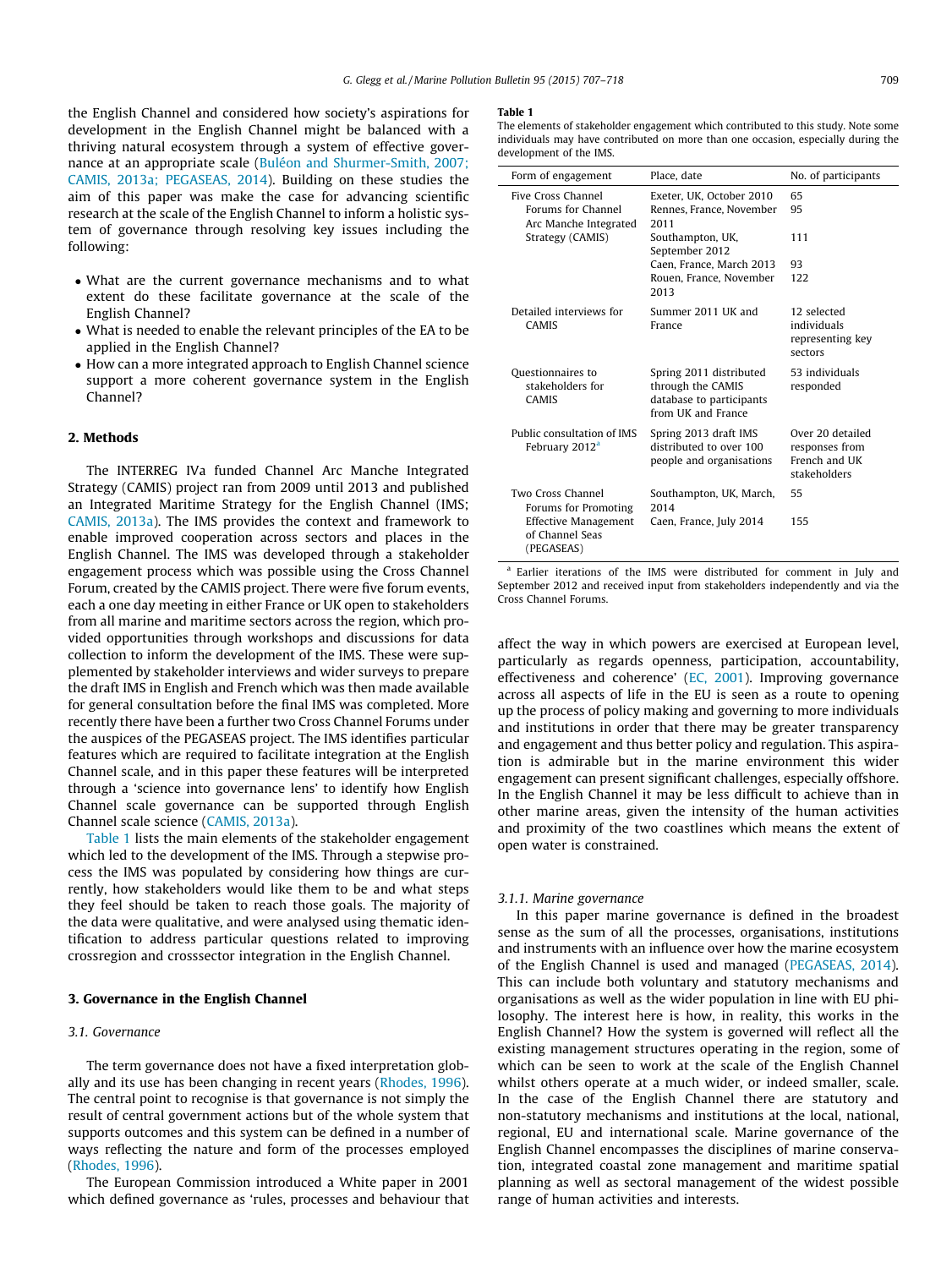#### 3.2. International agreements

#### 3.2.1. Global conventions

The overarching legal framework for marine waters lies principally with the United Nations Convention on the Law of the Sea (UNCLOS) which has, as its central aim, to establish a legal order of the seas and oceans, to facilitate communication between nations and enable peaceful, equitable and efficient use of the seas and their resources whilst enabling conservation of the living resources and the study, protection and preservation of the marine environment ([Sands, 2003](#page-11-0)). Alongside UNCLOS, international regulations have been developed since the 1970s to prevent pollution from shipping (under MARPOL) and to promote safe shipping and prevent accidents at sea ([Sands, 2003\)](#page-11-0). The International Maritime Organisation (IMO) acts to support the implementation of these regulations by nation states ([IMO, 2014](#page-11-0)). This legislation, of course, applies equally to the UK and France, both of which are signatories of UNCLOS, IMO and MARPOL.

These legal requirements facilitate the management of shipping and other commercial activities in the English Channel. As one of the busiest shipping areas in the world the English Channel has been under intense pressure for many years, some of which is outside the direct control of the UK and France. This led to the development of the first internationally recognised traffic separation scheme in the Dover Straits in 1967. Subsequent accidents, such as the Torrey Canyon and the Pacific Glory, kept the need for greater shipping safety on the agenda and in the early 1970s the Channel Navigation Information System was introduced in Dover, UK, working in close co-operation with Cross de Gris Nez in France which developed a very similar system [\(Squire, 2003\)](#page-11-0). This joint working led to the development of the MANCHEPLAN, an Anglo-French plan for cooperation and coordination of actions in the event of a maritime accident, which is still in place today ([CAMIS, 2013b\)](#page-10-0).

Traffic separation schemes for shipping (see [Fig. 1](#page-1-0)) are now implemented by the IMO and so the nation states will consider these as largely immoveable, when considering, for example, marine planning. If a country wishes to make a change, this would be enacted through the IMO which would seek agreement of all signatories and then take steps to notify all sea users, as was the case for the recent extension of the jurisdiction of the Scilly Islands [\(PBO,](#page-11-0) [2009\)](#page-11-0).

There are numerous international agreements such as the Ramsar Convention on wetlands, the London Convention on waste dumping at sea, and others which act on the English Channel ([Sands, 2003\)](#page-11-0). Some of these agreements have successfully influenced the management of human activities in the last few decades and improved the governance of the marine environment in general and the English Channel specifically. For example, there are a number of areas designated under the [Ramsar Convention](#page-11-0) [\(1974\)](#page-11-0) as wetlands of international importance, such as Chesil Beach and the Fleet Lagoon and Portsmouth Harbour on the UK side and the Baie du Mont Saint-Michel and Baie du Somme in France. Through the London Convention (and the associated Oslo Convention) the disposal at sea of wastes such as industrial wastes and sewage sludge has ceased ([Oslo, 1989\)](#page-11-0). In the 1980s some 300,000 tonnes (dry weight) of sewage sludge was dumped into the seas around the UK annually with this practice continuing into English Channel waters until 1998 ([Jones and Irish, 2001\)](#page-11-0). The implementation of these agreements is of benefit to the whole area acting to reduce pressure on the natural system.

#### 3.2.2. Regional agreements

Regional agreements on marine environment management in the English Channel now focus around the [OSPAR Convention](#page-11-0) [\(1992\)](#page-11-0) which works in concert with the EU. In the early years, OSPAR, and before that the Paris and Oslo Conventions, worked very effectively to reduce pollutant inputs to the North East Atlantic and this is reflected in the reduction in the loads of some pollutants input to the English Channel reported in this special issue ([Tappin and Millward, 2015\)](#page-11-0). OSPAR's approach, which began by developing compatible methods for assessing pollutant inputs and monitoring the environment [\(Glegg, 1994\)](#page-10-0) has achieved much in terms of improving management of point source discharges but greater problems have been encountered in the control of diffuse inputs. This need for appropriate compatible data to facilitate improved marine environmental management is still not met in many sectors, for example, shipping ([OSPAR, 2009](#page-11-0)).

The focus of the most recent OSPAR strategy (2010–2020) is not only on hazardous substances, but also on approaches to combat eutrophication and prevent any further loss of biodiversity. The links between this and the Marine Strategy Framework Directive (MSFD) [\(EU, 2008](#page-10-0)) are clearly made in the OSPAR strategy. Within OSPAR the English Channel is considered only as a part of Region II, the Greater North Sea. It is recognised as a very busy shipping lane but is viewed as a connector between the Atlantic and North Sea rather than an area with a distinct identity as noted by [Tappin and Millward \(2015\).](#page-11-0) The English Channel ecosystem is identified as of particular importance both as a MARPOL Special Area, because of its particular geographic nature, and as a Particularly Sensitive Sea Area (PSSAs) reflecting its vulnerability to environmental harm ([OSPAR, 2009](#page-11-0)).

## 3.3. European policy and governance

In recent years the EU has made significant changes in its approach to legislation relevant to protection and exploitation of marine and coastal areas. In the 1970s and 1980s the approach to environmental management focussed on single activity, single substance regulation (such as the Dangerous Substances in water Directive (76/256/EEC) or the Directive on waste from the Titanium Dioxide industry (78/176/EEC)) but as the impossible scale of this task for every polluting substance and industry became obvious a more holistic and precautionary approach was seen to be needed ([Ducrotoy and Elliott, 1997](#page-10-0)). This has led to an Ecosystem Approach which is central to EU environmental management and this is reflected in its more comprehensive environmental legislation relevant to the marine and coastal systems such as the Water Framework Directive (WFD, 2000/60/EC), the Marine Strategy Framework Directive (MSFD, 2008/56/EC), and conservation measures associated with the [\(Natura, 2000\)](#page-11-0) networks. Alongside these environmental measures legislation exists to promote the 'Blue Growth' agenda of the EU, designed to facilitate sustainable growth in the marine and maritime sectors, creating jobs and economic prosperity. These include the overarching Integrated Maritime Policy and new Directive 2014/89/EU (MSPD) which provides a framework for Maritime Spatial Planning and will act alongside the more sectoral policies such as the Common Fisheries Policy, the European Commission Communication on Blue Energy and the Transport White paper. [Table 2](#page-4-0) lists several key EU Directives and policies of relevance to English Channel waters, the majority of which will at least benefit from a joint approach across English Channel waters, to provide coherent management.

#### 3.3.1. Environmental measures in the English Channel

The WFD, and more recently the MSFD, represents a relatively new approach to implementing EU legislation in which the Directives specify the required management outcomes. Member states, possibly through regional networks, are required to devise and implement appropriate mechanisms within their national legislation or management regime to ensure compliance with the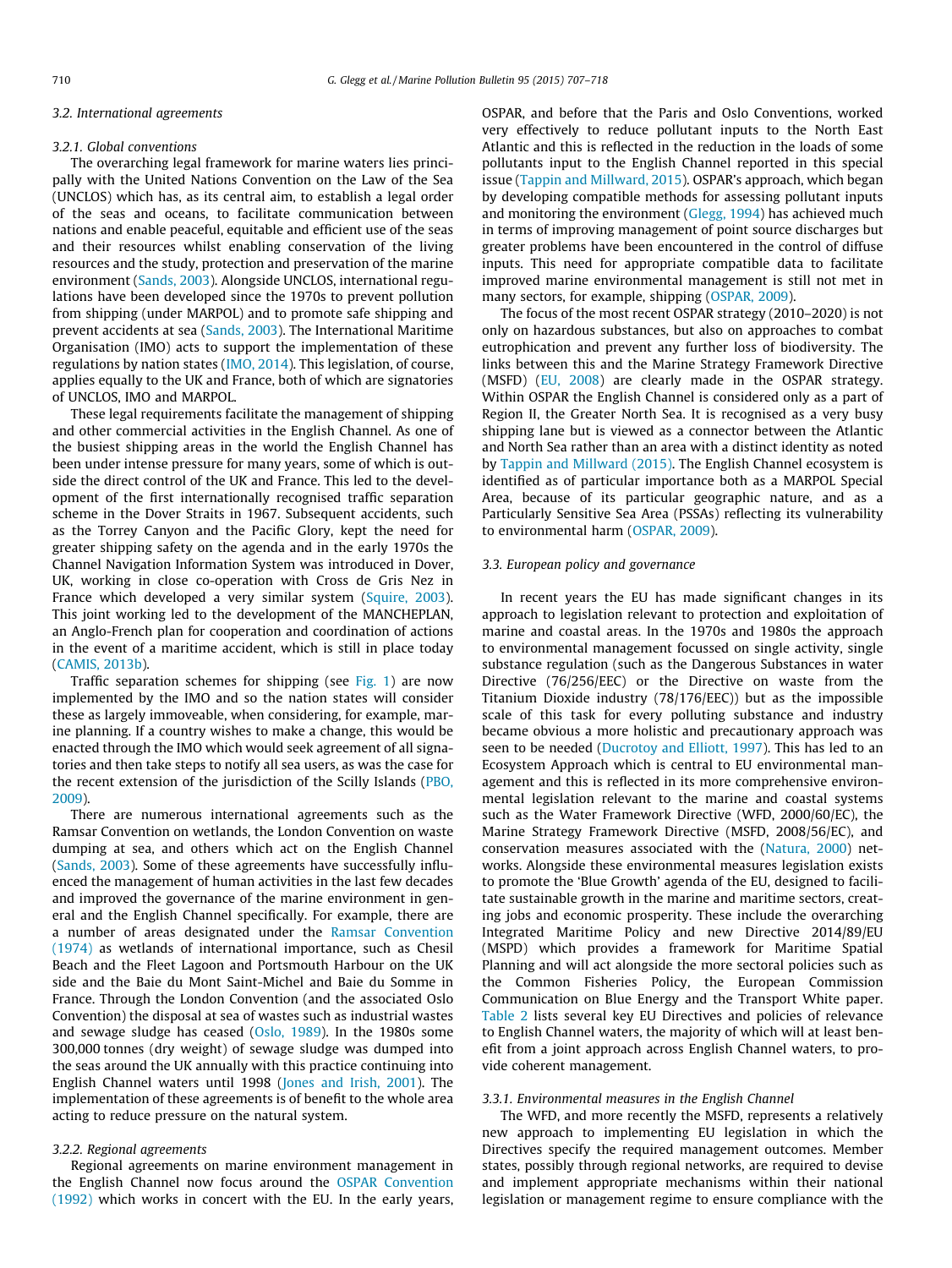#### <span id="page-4-0"></span>Table 2

Main national and EU maritime legislation and policies relevant in the English Channel.

| <b>EU</b> (http://ec.europa.eu/maritimeaffairs)<br>Common Fisheries Policy<br>Habitats and Birds Directives<br>Integrated Maritime Policy<br>Marine Strategy Framework Directive<br>Maritime Spatial Planning Framework Directive<br>Transport White Paper |  |  |  |
|------------------------------------------------------------------------------------------------------------------------------------------------------------------------------------------------------------------------------------------------------------|--|--|--|
| <b>Blue Energy Communication</b>                                                                                                                                                                                                                           |  |  |  |
| Integrated Coastal Zone Management recommendation                                                                                                                                                                                                          |  |  |  |
| Water Framework Directive<br>Environmental Impact Assessment Directive                                                                                                                                                                                     |  |  |  |
| Strategic Environmental Assessment Directive<br>EU Maritime Strategy for the Atlantic Ocean Area                                                                                                                                                           |  |  |  |
|                                                                                                                                                                                                                                                            |  |  |  |

#### UK ([www.defra.gov.uk](http://www.defra.gov.uk))

Marine Policy Statement 2011 Energy Act 2011 Climate Change Act 2011 UK Marine Industry Growth Strategy 2011 Marine and Coastal Access Act 2009 Transport Act 2000 Coast Protection Act 1949

#### France

Loi n°2010–788 du 12 juillet 2010 portant engagement national pour l'environnement (Chapitre V – Dispositions relatives à la mer) Loi n°2010–874 du 27 juillet 2010 de modernisation de l'agriculture et de la pêche (Titre VII – Moderniser la gouvernance de la pêche maritime et de l'aquaculture)

specified outcomes [\(Raakjaer et al., 2014\)](#page-11-0). Under the WFD this approach is readily adopted with states surrounding crossboundary catchments having a specific requirement to work together to consider the whole catchment and the marine area to 1 nm offshore. Under the MSFD the regions are very large, and the English Channel is divided between two regions with the larger eastern component in the Greater North Sea and the smaller in the Celtic Seas ([PISCES, 2014](#page-11-0)). A key purpose of these directives is harmonisation and compatibility. However, it is not known how effectively France and the UK will work together, although OSPAR may act as an intermediary. The central purpose of both these directives is for a high environment quality (good ecological and chemical status under the WFD; good environmental status under the MSFD) to be achieved by 2020 although each Directive has a different approach to identifying that status ([Borja et al., 2010\)](#page-10-0).

The Wild Birds Directive and the Habitats Directives have been used in concert to create the Natura 2000 network which forms the central component of marine biodiversity protection in the EU. It is proposed that this network will not only arrest the loss of biodiversity but facilitate a move towards improving marine conservation whilst enabling sustainable use of marine resources. Within the English Channel [Fig. 1](#page-1-0) demonstrates the extent to which the coastal area has a degree of protection including Natura 2000, Ramsar sites and national marine protected areas. Very few of the sites are in open water, with only one in French waters, and several of those shown in UK waters not yet implemented. In terms of governance the question is whether or not there is a mechanism for assessing the effectiveness of the existing sites as a network across the English Channel which will protect, conserve and restore habitats, species and ecosystems. It is noted in the guidelines for the Marine Natura 2000 network [\(Natura, 2000, 2007](#page-11-0)) that there is scope for implementation of a trans-boundary network but there is little obvious evidence of cooperation in the development of a coherent network between adjacent countries.

## 3.3.2. Development measures

The EU's Integrated Maritime Policy (IMP) seeks to provide a more coherent approach to maritime issues addressing topics which do not fall within the remit of individual sectors, such as blue growth, marine data and knowledge and maritime spatial planning.

Marine spatial planning is defined as a public process of analysing and allocating parts of three-dimensional marine spaces (or ecosystems) to specific uses or objectives, to achieve ecological, economic, and social objectives that are usually specified through a political process [\(Ehler and Douvere, 2009](#page-10-0)). The MSPD, adopted in July 2014, was presented  $(EU, 2014)$  $(EU, 2014)$  as:

''an important step in creating new growth opportunities across all maritime sectors by better managing our seas and ensuring their sustainability''.

This Directive mentions sustainability repeatedly, of which 33% of comments are allied to development (sustainable development), 22% are allied to growth (sustainable growth) and 22% are linked to some form of sustainable use ([EU, 2014\)](#page-10-0). The application of an ecosystem based approach is a central objective and there is a requirement for Member States to cooperate to ensure plans 'are coherent and coordinated across the marine region concerned' with such cooperation paying particular heed to issues of a transnational nature ([EU, 2014\)](#page-10-0).

The MSPD highlights energy, transport, fisheries and aquaculture, tourism and extraction of raw materials as areas offering significant scope for sustainable development [\(EU, 2014\)](#page-10-0). All of these areas are of key significance in the English Channel area, as identified in the IMS, and so the importance of marine spatial planning to its management can be seen. For example, ocean energy, which refers to energy generated from marine wind farms and tidal and wave energy generation devices, is seen by both France and the UK as a significant opportunity for marine economic growth as well as contributing to the decarbonisation goals of the EU [\(EC,](#page-10-0) [2014](#page-10-0)). The UK and France hold 80% of the EU's potential tidal stream energy [\(CAMIS, 2013a\)](#page-10-0). Over 100 million tourists visit the coastline of the English Channel each year and there are 145 marinas acting as a focal point for recreational sailing and many other water based sports. In an intensely used area such as the English Channel, the conflict between growth and sustainability is very marked and the success or failure of the MSPD may be pivotal in the future governance of this area.

#### 3.3.3. Atlantic strategy

The Maritime Strategy for the Atlantic Ocean covers the waters around Ireland, the United Kingdom, France, Spain and Portugal, including part but not all of the English Channel. Through a consultation process with stakeholders across all these countries, five priority challenges were identified including applying the ecosystem approach, reducing Europe's carbon footprint and exploiting the seafloor resources sustainably [\(EC, 2013](#page-10-0)). A key element of this non-statutory plan approach is that it 'encourages' member states to work together, sharing data and best practice but there is no evidence that this will address any of these issues at the scale of the English Channel [\(Suarez de Vivero and Rodriguez Mateos, 2014](#page-11-0)).

#### 3.4. National legislation and institutions

#### 3.4.1. United Kingdom (England)

Table 2 lists the principal national legislation acting on the English Channel. There are a number of reviews which discuss the approach to management of UK and English marine areas. For example, [Elliott et al. \(2006\)](#page-10-0) have used what they term 'horrendograms' to demonstrate the complexity of the UK legislative system. Considering the Severn Estuary as a case study, [Ballinger and](#page-10-0) [Stojanovic \(2010\),](#page-10-0) identified over 50 pieces of national and EU legislation and policy of relevance to the environmental management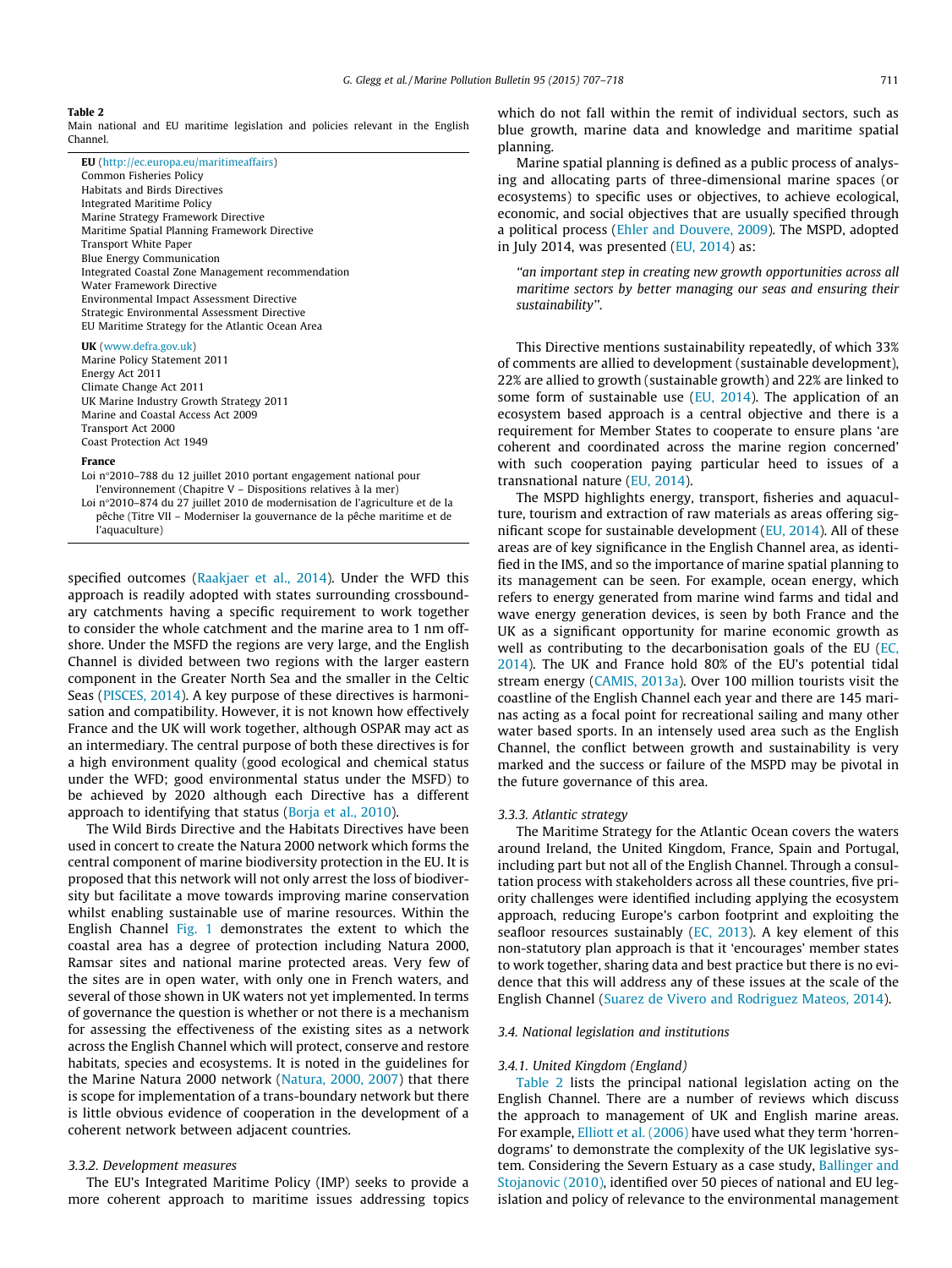of the area. This number of individual policies and directives makes integrated management very difficult although arguably more important. One purpose behind the introduction of the Marine and Coastal Access Act [\(MCAA, 2009](#page-11-0)) was the simplification of the system which has been successful to a certain extent ([Boyes](#page-10-0) [and Elliott, 2015\)](#page-10-0). In particular the creation of the Marine Policy Statement provides clarity and greater certainty for all marine users, which will be enhanced with the publication of marine plans over the next few years ([MPS, 2011\)](#page-11-0).

The Marine Management Organisation (MMO), which was created in 2009 through the MCAA, has the responsibility to license and regulate the seas around England and Wales to ensure they are managed in a sustainable way. Likewise the Inshore Fisheries and Conservation Agencies (IFCAs) which were created in 2011, have sustainability as one of their core drivers and they highlight a need to balance social, economic and environmental benefits to ensure healthy seas and fisheries. Central to this are marine conservation zones (MCZs), which protect areas that are important to conserving the diversity of nationally rare or threatened habitats and/or species and those places containing habitats and/or species that are representative of the biodiversity in our seas. These sites in which different activities may be restricted depending on the features for which they are protected, form part of the UK's network of marine protected areas. The initial process for selecting England's MCZs involved extensive stakeholder engagement, which included representatives from France, working to implement guidance provided at a national level for an 'ecologically coherent and well-managed network' of sites. However, subsequently there was a marked shift from this bottom-up approach to a top-down process with different requirements for developing the network, particularly with regard to data. These changes undermined the stakeholder engagement process and caused negative feelings in the stakeholder community [\(Gaymer et al., 2014](#page-10-0)). There is nothing to suggest that there has been any engagement with French stakeholders in this revised MCZ selection process.

The MMO is responsible for introducing marine planning around England. On completion in around 2020, there will be 10 marine plans which will translate the marine policy statement into detailed policy and spatial guidance for each plan area. Five plans impinge directly on the English Channel including the southern inshore and offshore plans, the south west inshore and offshore plans and the south east inshore plan.

Working alongside these agencies there are a number of coastal partnerships in the UK, especially along the English Channel where the very busy coastal areas can be subject to many problems with high demands from conflicting activities. These partnerships facilitate discussions between stakeholders and have supported the initial consultation about the southern area marine plans. There are concerns about the representativeness of some of these partnerships and their long term viability given significant funding pressures [\(Kelly et al., 2012; Fletcher, 2003](#page-11-0)).

## 342 France

In France the legislation appears in [Table 2](#page-4-0) to be much simpler; however, underlying this apparent simplicity, there are numerous national policies and strategies dealing with individual sectoral activities. The principal marine legislation is based around the Grenelle de la Mer which was introduced in 2009 as a mechanism to bring together the relevant parties to identify actions required to enable sustainable development in the marine environment and as a result there have been changes in the governance structures. The state administration is responsible for establishing a national strategy for the seas and coasts and preparing a strategic planning document for each of four recently established areas called 'maritime facades'. Two of these areas, the Manche Est- Mer du Nord and the Nord Atlantique – Manche Ouest, spilt the English Channel. For each of these areas a 'Counseil Maritime de Facades' has been established which is jointly chaired by the Maritime Prefet and the Prefet for the region, and is formed of representatives from many sectors. These will act as stakeholder forums to advise on the development of strategic documents for the use, protection and development of their area.

There are a number of existing planning instruments which will also be relevant to MSP including the Schemes for the Development of the Sea (SMVM) under the Coastal Law, which was introduced in 1986, and the Local Urban Plans (PLU) and Schemes for Territorial Coherence (SCOT) for which a maritime component is optional ([Skinner et al., 2014](#page-11-0)). The Agence d'Aires Marines Protégées (AAMP) is responsible for coordinating the network of marine protected areas around France and providing technical support for new and proposed National Marine Parks and other MPAs. These areas are shown for the English Channel in [Fig. 1](#page-1-0).

In addition to these statutory organisations there are a number of relevant regional initiatives in France, such as the Regional Conference for the Sea and Coastline in Brittany. This consultation group provides opportunities to exchange information and to identify and evaluate possible strategic actions which may be undertaken in support of sustainable management of Brittany's coasts and sea [\(CRB, 2008\)](#page-10-0).

#### 3.5. Does English Channel scale governance exist?

The above question can only be answered with another question – what is the definition of the English Channel? The boundaries of the English Channel can vary, in much the same way the boundaries of the coastal zone vary, depending on the topic, issue or element of the region being considered. There is no agreed definition of the English Channel as can be seen from the different boundaries applied by OSPAR, the EU and others. This adds to the complexity of governing the area and makes relatively simple features, such as a single English Channel data management system almost impossible. International maritime political and administrative co-operation for shipping through the CNIS and MANCHEPLAN was recognised as necessary and implemented in the Channel nearly 50 years ago and led to some of the first sea use planning measures to manage navigation. However, such cooperative working at this scale has not been sustained. It is apparent from the foregoing discussion that none of the legislative measures presented in [Table 2](#page-4-0) act specifically at the English Channel scale. The marine plan areas in the UK waters and Les Conseils Maritimes de Façades in France have completely different boundaries. The nature of the regulatory institutions, their geographic scope and the range of their responsibilities (e.g. the MMO in the UK and AAMP in France) differ also making joint working problematic. None of these institutions work solely at the scale of the English Channel. In the same way the political institutions differ and relatively simple and expected dissimilarities can make joint working difficult. For example, national elections occur at different times which can impede or prevent formative discussions.

There is no joint action on overarching initiatives relevant to the English Channel even where opportunities exist. Although there are shared structures which apply to both countries, such as MSFD and OSPAR, the marine management of each 'side' of the English Channel differs. Nations implement EU/International legislation in their own manner which implies that management is not integrated nor necessarily coherent. Even under OSPAR the data collected do not provide the comprehensive and consistent data set required to estimate pollutant inputs to the Channel ([Tappin](#page-11-0) [and Millward, 2015](#page-11-0)) which makes subsequent decisions about management needs less clear.

Likewise consultation at an English Channel scale is not always successful in engaging the appropriate range of individuals. For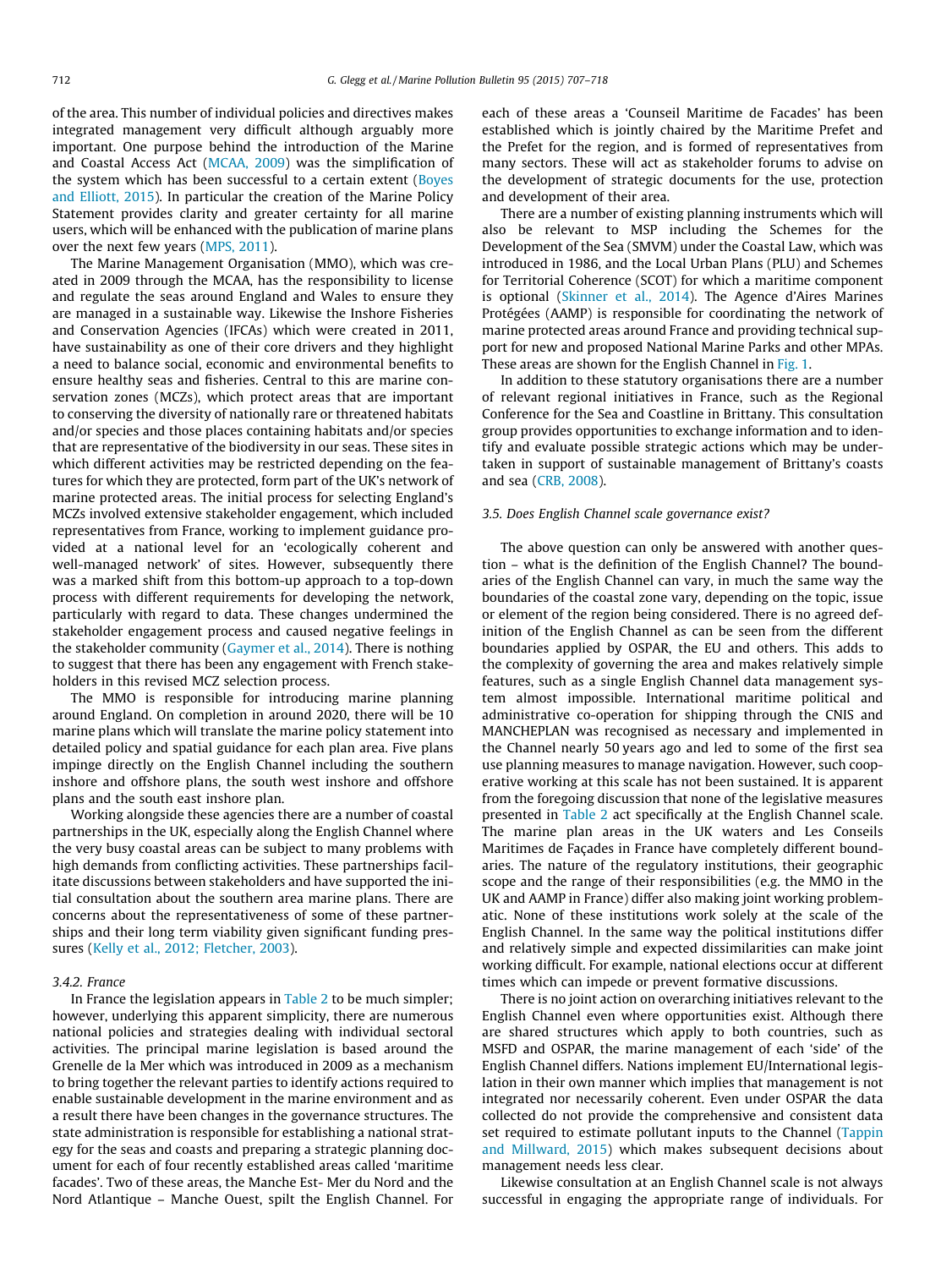<span id="page-6-0"></span>example, the process for defining MCZs within the UK employed International Liaison Officers but anecdotal evidence from Cross Channel Forums found that the stakeholders in France did not feel they had adequate opportunity to contribute their opinions. This may result from the fact that international stakeholder engagement for national processes is not driven by a desire for shared sea management but rather by a need for a clear picture of non-UK sea users interests in UK seas. In addition, the implications of decisions taken on one or other side of the English Channel for users from other nations are not always recognised. For example, when there was a change in the siting of Marine and Coastguard Agency tugs in UK waters just prior to the second Cross Channel Forum in 2011, individuals from the Maritime Prefecture attending highlighted the fact that they had not been informed about the move and this led to some animosity between the two agencies.

There is no statutory obligation for either France or the UK to work at a whole English Channel scale but there is a responsibility to take the needs of adjoining areas into consideration in many legislative processes (e.g. management of Natura 2000 sites or development of the UK South inshore and offshore marine plans). Where there is an opportunity to engage international audiences, such as through the marine planning process, it enables the construction of a complete picture of the implications of management measures on users of shared sea spaces. However, obtaining contributions from the appropriate individuals in another country can be very challenging and it is interesting to consider what sort of international approach would meet the stated aim of the EU to facilitate engagement in the process of governance of the English Channel.

Many of these issues were identified within the IMS developed through the CAMIS project ([CAMIS, 2013a](#page-10-0)) which provides a blueprint for cooperation in the English Channel region. However, whilst stakeholders from multiple sectors across the region discussed the enabling factors which support collaboration across the English Channel it is difficult to see how such voluntary initiatives in isolation, can supersede the statutory responsibilities of nation states.

#### 4. Applying the ecosystem approach in the English Channel

Having reviewed the different elements of governance relevant to the English Channel it is apparent that there is currently no mechanism to enable an integrated approach to governance and coherent management at this scale. The ecosystem approach ([CBD, 1998](#page-10-0)) provides a framework which can deliver governance at the scale of the ecosystem and as noted previously, it proposes the scale of activity should be relevant to the issues being addressed. Therefore it can be posited that this EA framework could be used to assess how well the current approach enables the 12 principles of the EA to be met. The following section reviews the existing governance in light of the EA principles and a summary of this analysis is presented in Table 3.

# 4.1. Principle 1: the objectives of management of land, water and living resources are a matter of societal choices

Management objectives are not determined by societal choices at the English Channel scale; however, societal choices do determine management objectives at the national, regional and local scale in the UK and France through their independent democratic processes. There is currently no mechanism through which societal choices can be elicited at the English Channel scale. This creates the risk that the independently determined management objectives are not coherent across the shared space of the English Channel, which may detract from the delivery of an integrated EA.

#### Table 3

The 12 Malawi Principles with a summary of the assessment of whether they would be relevant for governance at the scale of the English Channel were the EA implemented and whether they are currently delivered at that scale.

| inpremented and whether they are carrently defive<br>Principle | Definition                                                                                                                                                                                                                                                                                                                                                                                                                                                                       | English Channel scale |            |  |
|----------------------------------------------------------------|----------------------------------------------------------------------------------------------------------------------------------------------------------------------------------------------------------------------------------------------------------------------------------------------------------------------------------------------------------------------------------------------------------------------------------------------------------------------------------|-----------------------|------------|--|
|                                                                |                                                                                                                                                                                                                                                                                                                                                                                                                                                                                  | Relevant?             | Delivered? |  |
| 1                                                              | The objectives of management of land,<br>water and living resources are a matter<br>of societal choices.                                                                                                                                                                                                                                                                                                                                                                         | Yes                   | No         |  |
| 2                                                              | Management should be decentralised<br>to the lowest appropriate level.                                                                                                                                                                                                                                                                                                                                                                                                           | Yes                   | No         |  |
| 3                                                              | Ecosystem managers should consider<br>the effects (actual or potential) of their<br>activities on adjacent and other<br>ecosystems.                                                                                                                                                                                                                                                                                                                                              | Yes                   | No         |  |
| 4                                                              | Recognising potential gains from<br>management, there is usually a need to<br>understand and manage the ecosystem<br>in an economic context. Any such<br>ecosystem-management programme<br>should:<br>· Reduce those market distortions<br>that adversely affect biological<br>diversity<br>• Align<br>incentives<br>to<br>promote<br>biodiversity conservation and sus-<br>tainable use<br>• Internalise costs and benefits in the<br>given ecosystem to the extent<br>feasible | Yes                   | No         |  |
| 5                                                              | Conservation of ecosystem structure<br>and functioning, in order to maintain<br>ecosystem services, should be a priority<br>target of the ecosystem approach.                                                                                                                                                                                                                                                                                                                    | Yes                   | Partial    |  |
| 6                                                              | Ecosystem must be managed within the<br>limits of their functioning.                                                                                                                                                                                                                                                                                                                                                                                                             | Yes                   | No         |  |
| 7                                                              | The ecosystem approach should be<br>undertaken at the appropriate spatial<br>and temporal scales.                                                                                                                                                                                                                                                                                                                                                                                | Yes                   | No         |  |
| 8                                                              | Recognising the varying temporal<br>scales and lag-effects that characterise<br>ecosystem processes, objectives for<br>ecosystem management should be set<br>for the long term.                                                                                                                                                                                                                                                                                                  | Yes                   | No         |  |
| 9                                                              | Management must recognise that<br>change is inevitable.                                                                                                                                                                                                                                                                                                                                                                                                                          | Yes                   | No         |  |
| 10                                                             | The ecosystem approach should seek<br>the appropriate balance between, and<br>integration of, conservation and use of<br>biological diversity.                                                                                                                                                                                                                                                                                                                                   | Yes                   | No         |  |
| 11                                                             | The ecosystem approach should<br>consider all forms of relevant<br>information, including scientific and<br>indigenous and local knowledge,<br>innovations and practices.                                                                                                                                                                                                                                                                                                        | Yes                   | Partial    |  |
| 12                                                             | The ecosystem approach should involve<br>all relevant sectors of society and<br>scientific disciplines.                                                                                                                                                                                                                                                                                                                                                                          | Yes                   | Yes        |  |

# 4.2. Principle 2: management should be decentralised to the lowest appropriate level

Within the English Channel there is clear evidence of decentralisation of management to the local level. For example, in France, there are detailed management plans under development in Marine National Parks. Similarly, in the UK there are local and regional bodies tasked with coordinating the management of relatively small areas of the marine environment. However, these are not examples of management decentralised from the English Channel scale to the lowest appropriate level. The decentralisation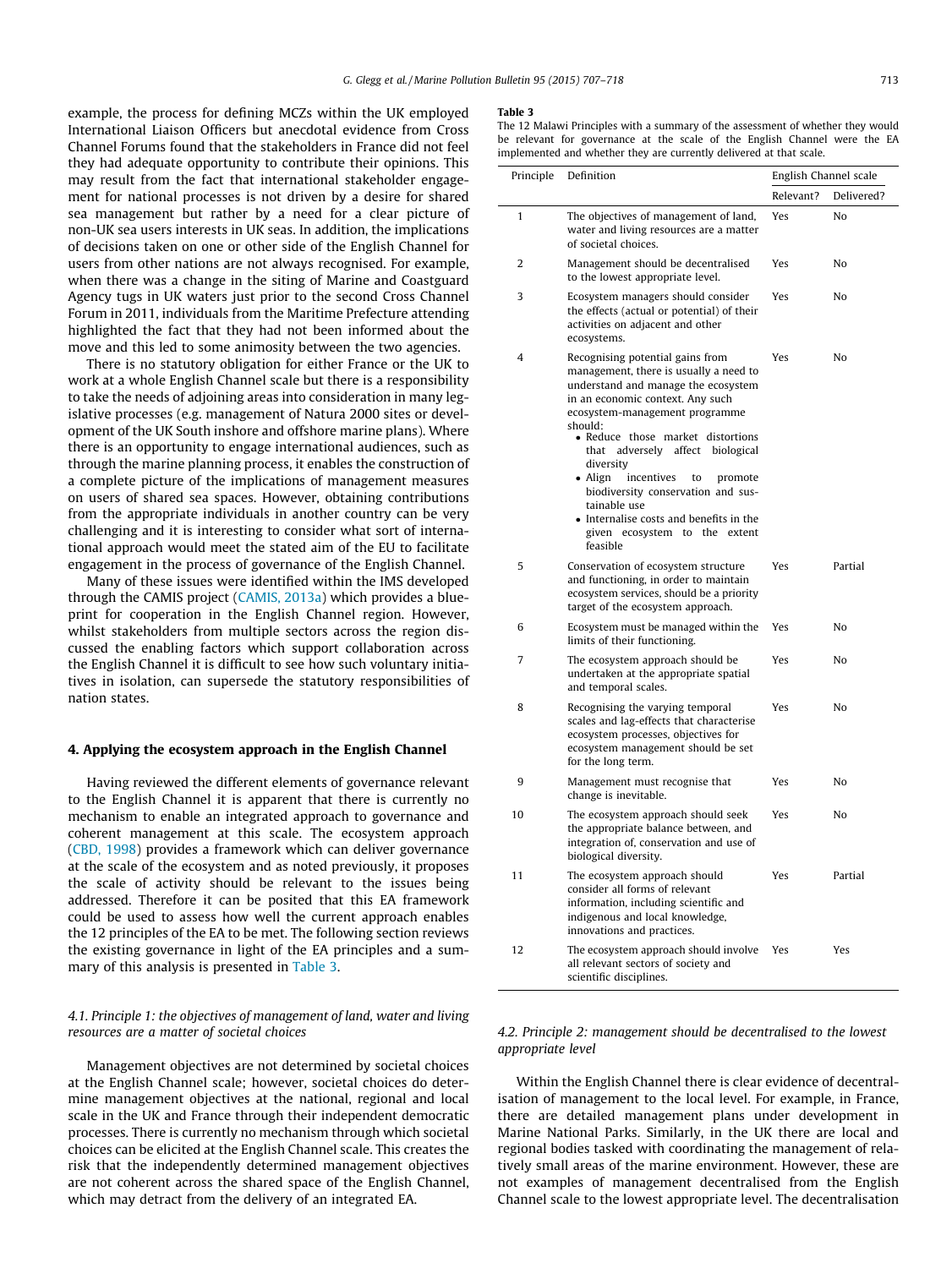in these cases is from the national or regional scale, with limited consideration of English Channel scale issues. Likewise although the Channel Navigation Information System and MANCHEPLAN exist to support navigation and safety at a Channel scale, they do not necessarily enable communication about significant changes in infrastructure probably because these decisions are made at a national level.

# 4.3. Principle 3: ecosystem managers should consider the effects (actual or potential) of their activities on adjacent and other ecosystems

There are no mechanisms to consider the impacts of management interventions in the English Channel on nearby marine ecosystems, most notably the North Sea or the Atlantic Ocean. Similarly, there are no mechanisms (such as local area or Channel scale working groups) in either the North Sea Strategy or Atlantic Strategy at the correct scale to identify the impacts of management interventions in the English Channel. Effects on terrestrial ecosystems from activities in the Channel are considered through terrestrial planning systems, although their impacts are considered locally rather than at the Channel scale.

4.4. Principle 4: recognising potential gains from management, there is usually a need to understand and manage the ecosystem in an economic context. Any such ecosystem-management programme should: (a) Reduce those market distortions that adversely affect biological diversity. (b) Align incentives to promote biodiversity conservation and sustainable use. (c) Internalise costs and benefits in the given ecosystem to the extent feasible.

Despite the significance of joint economic links, the absence of English Channel ecosystem scale management makes it impossible to effectively place the ecosystem in an economic context. Recent research linking ecosystem service assessment to marine governance in the Western English Channel through the VALMER project is beginning to develop an evidence base to better understand the links between biodiversity and economic (and non-economic) benefits to society ([VALMER, 2014](#page-11-0)). The Blue Growth agenda advocated by the European Union may strengthen the identity of the English Channel as a distinctive economic space, but is unlikely to encourage recognition of the ecosystem. The potential mismatch between economic activity and biodiversity protection in the system highlights the need for an ecosystem approach in the English Channel.

# 4.5. Principle 5: conservation of ecosystem structure and functioning, in order to maintain ecosystem services, should be a priority target of the ecosystem approach

Networks of Marine Protected Areas (MPAs) are under development in both the UK and France. The resultant Channel MPA network has not been designed to reflect English Channel scale conservation priorities, but is a result of simply combining the existing and independently designated UK and French MPAs. The extent to which this approach is likely to deliver an ecologically coherent English Channel MPA network is unclear.

# 4.6. Principle 6: ecosystems must be managed within the limits of their functioning

At present, there is limited understanding of what the functional limits of the Channel ecosystem might be. In addition, if the functional limits of the ecosystem were compromised, there is no unified approach to identifying those changes or implementing management measures to address English Channel-wide problems. Whilst there is limited cooperation between the UK and France, the absence of an existing framework restricts opportunities for anticipatory and informed action.

# 4.7. Principle 7: the ecosystem approach should be undertaken at the appropriate spatial and temporal scales

Language, cultural and institutional differences between France and the UK can impede collaboration and arguably place a constraint on the development of a coherent governance system. Cross Channel connectivity is being promoted and is growing as a result of enhanced communication opportunities (such as the Cross Channel Forum) and France–UK projects focused on improving shared governance of the English Channel. As cooperation is strengthened through the consistency offered by the Cross Channel Forum and a growing group of English Channel governance projects (such as CAMIS, Channel Catchments Cluster (3 Cs) and PEGASEAS), longer term objectives may become viable as stronger foundations for the EA grow. However, this will need to be supported through ongoing and targeted resource allocation.

# 4.8. Principle 8: recognising the varying temporal scales and lag-effects that characterise ecosystem processes, objectives for ecosystem management should be set for the long term

There is considerable scientific research undertaken to improve our understanding of the English Channel ecosystem, and the varying temporal scales and lag-effects are largely known. However, the absence of an established system for long term English Channel scale ecosystem management means this understanding cannot readily be integrated into English Channel management. As reported under principle 7, present mechanisms to govern the English Channel ecosystem in an integrated manner over the long term are developing (such as the Cross Channel Forum) but are fragile, as a result of having to rely upon project funding for their continuation.

## 4.9. Principle 9: management must recognise that change is inevitable

In order to incorporate change into the management of the English Channel, it is important to have a management system that has an active monitoring framework which enables adaptive management. At present, it is not clear that this exists in the English Channel. Indicators developed under the MSFD will enable limited adaptive management in the English Channel ecosystem through their monitoring and refinement. However, the English Channel is not a distinctive region under the MSFD; therefore, the indicators may not be ideally suited to governing change in the English Channel.

# 4.10. Principle 10: the ecosystem approach should seek the appropriate balance between, and integration of, conservation and use of biological diversity

The English side of the English Channel is in the process of undergoing a comprehensive marine planning process. This system aims inter alia to balance the use and conservation of biological diversity within a framework of integrated marine governance. The balance between conservation and use of biological diversity is being addressed within the context of a range of uses and measures applied within the UK area of the English Channel including the designation of MCZs as part of the network of marine protected areas. Although, at present, there is not an equivalent system covering all French waters in the English Channel, the development of the national strategy for the sea and coasts and a strategic planning document for each façade and the designation and planning of a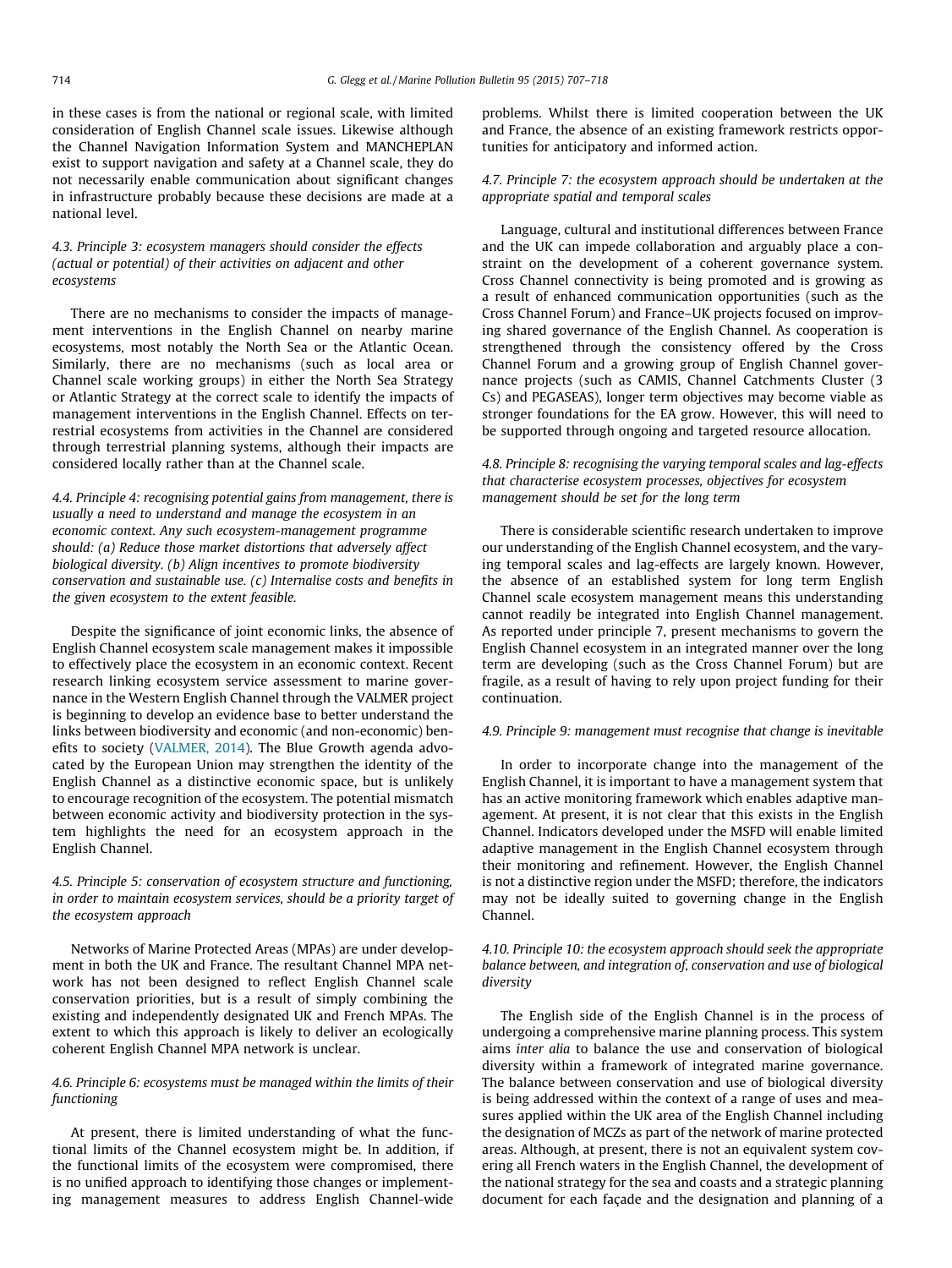network of marine parks (for example, the Golf Norman-Breton) also require a balance between conservation and use to ensure sustainability. However, there is very little evidence of collaboration and communication between the countries to make these initiatives coherent across the English Channel [\(Skinner et al., 2014\)](#page-11-0).

# 4.11. Principle 11: the ecosystem approach should consider all forms of relevant information, including scientific and indigenous and local knowledge, innovations and practices

The need to include all relevant forms of information in ecosystem governance is well-recognised in the English Channel area. Many projects that seek to better understand and govern the English Channel ecosystem collect and store significant quantities of marine data from multiple sources. These data tend to relate to the ecological character of the English Channel and be themed around the topic of the specific project. However, most are available online and are increasingly being shared between projects. Furthermore, with the arrangements in place under the INSPIRE directive (which is driving common data standards in Europe), these data are largely compatible. There is a relative lack of data related to the human use and management of the English Channel, and little data reflecting local knowledge and practices.

# 4.12. Principle 12: the ecosystem approach should involve all relevant sectors of society and scientific disciplines

Prior to the establishment of the Cross Channel Forum there was no regular opportunity to bring together stakeholders at the scale of the English Channel. Forum meetings were funded and supported initially through the CAMIS project and since 2013 through the PEGASEAS project. However, it is important to recognise that there is no ongoing financial security for the Forum and its future is unclear. The mechanism to support ongoing stakeholder engagement in governance of the English Channel ecosystem at the English Channel scale is therefore absent.

Thus, as shown in [Table 3,](#page-6-0) the majority of these principles are not met within the English Channel. Management is based firmly in national governance structures and cooperation and coherence are lacking.

# 5. Cooperation at the scale of the English Channel

#### 5.1. Scientific requirements for English Channel governance

Effective marine governance must be informed by contributions from multiple scientific disciplines to enable a comprehensive understanding of the many factors which affect decision making processes ([Hughes et al., 2005\)](#page-10-0) and this is equally true for the English Channel. This includes expertise from natural sciences, such as those presented in this special issue, which enable understanding of physical, chemical and biological processes and the interactions between human activities and the marine ecosystem (e.g. [Langston and Pope, 2015](#page-11-0)). Ecological research informs the understanding of ecosystem services provision ([Fletcher et al.,](#page-10-0) [2014\)](#page-10-0), monitoring of commercially exploited populations (e.g. [Revill et al., 2013\)](#page-11-0) and identification of marine conservation priorities [\(McCellan et al., 2014](#page-11-0)). The physical sciences provide insight into sediment movements ([Ruiz de Alegria-Arzaburu and](#page-11-0) [Masselink, 2010](#page-11-0)), sea level rise [\(Haigh et al., 2011\)](#page-10-0) and the interactions between marine developments and coastal impacts ([Rendle](#page-11-0) [and Davidson, 2013](#page-11-0)) whilst knowledge of the behaviour of chemical contaminants entering the marine environment and the associated physical processes explains much about their transport and possible impact ([Tappin and Millward, 2015\)](#page-11-0). Meteorological

research can provide predictions of the changing conditions in the English Channel over various timescales, such as information about climate change scenarios ([Jenkins et al., 2009\)](#page-11-0).

Beyond the natural sciences, the social sciences provide essential insight into the human components of the English Channel. Studies within human geography can inform tourism [\(Ireland,](#page-11-0) [1998\)](#page-11-0) and understanding of people's connections with the sea ([Jefferson et al., 2014](#page-11-0)) whilst archaeology can describe the long term social history [\(Loveluck and Tys, 2006](#page-11-0)). Economic analyses provide details of the financial impacts of particular activities, e.g. the Channel Tunnel [\(Anguera, 2006](#page-10-0)) and shipping ([Baird,](#page-10-0) [2002](#page-10-0)). More recently different approaches to the use of ecosystem service assessment to inform decision making have been explored at different scales ([Rees et al., 2010; Beaumont et al., 2008;](#page-11-0) [Galparsoro et al., 2014](#page-11-0)).

These multi-disciplinary approaches support governance through providing insight into the people, places and nature of the English Channel which influence and are influenced by marine management. There are over 90 universities and research facilities around the region, and the research they conduct presents a considerable resource for marine governance. However, it is clear that the scientific findings from this work are not integrated into the decision making processes at the scale of the Channel as well as they could be.

#### 5.2. Differences in practical application

Ideally large scale science should be embedded within an English Channel scale management structure where research had been conducted on all relevant natural and social aspects. To support delivery of an EA, a whole-Channel assessment of the ecological components and the impacts of human activities could provide an important foundation. Section [3](#page-2-0) describes the various policies in France and the UK and illustrates one of the fundamental challenges of English Channel science. The marine priorities, governance processes and management structures differ between the two countries, meaning that in practice there are differences in monitoring the health of marine environments, managing activities and protecting features. The EU Marine Strategy Framework Directive ([EU, 2008\)](#page-10-0) requires all member states to define indicators of Good Environmental Status (GEnS). Whilst the 11 descriptors are the same for France and the UK, there is no requirement for the indicators to be the same across each country [\(Borja et al.,](#page-10-0) [2010](#page-10-0)). Therefore, it is unlikely that the indicators for each country will be harmonised. Given that the UK and France both have sea borders with many other countries, this is understandable; the indicators are needed to report on the state of a country's seas within its national limits, not at an ecosystem scale. Efforts are underway to align some of the indicators between the two nations, but, their monitoring strategies and current data sets are not coherent. Thus, there are likely to be national differences between the GEnS assessments when monitoring begins in 2016. The consequence of this for science at the English Channel scale is that the statutory obligation to monitor GEnS will drive the collection of different natural science evidence by the two countries of the English Channel. This translates into each country developing independent data sets for its own purposes, and consequently an integrated, holistic assessment will be difficult to achieve. A more serious outcome could then arise in the form of a reinforcing of the national divide in English Channel science, which will have a knock on effect on the development of a coherent governance strategy.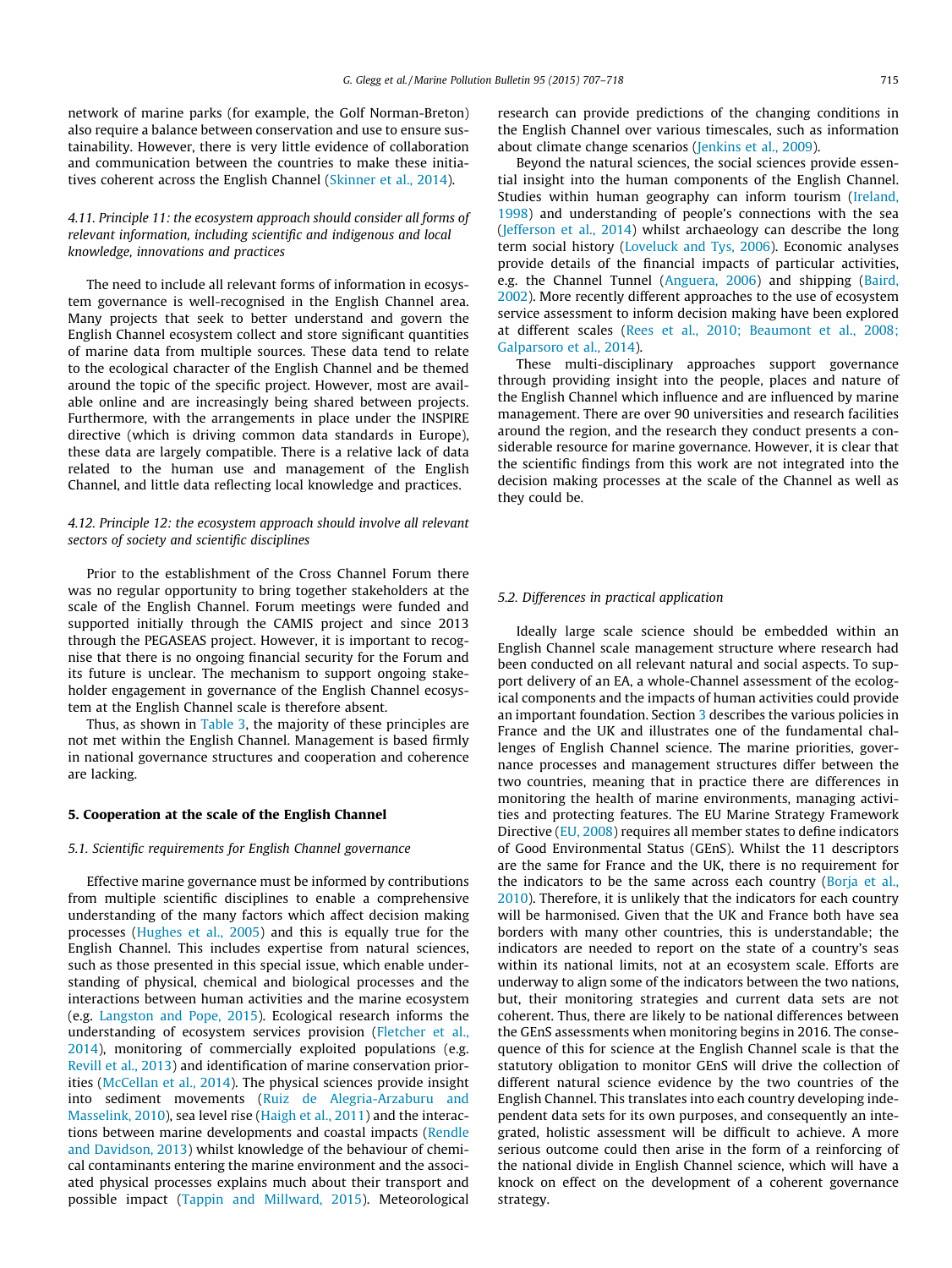#### 5.3. Collation of expert knowledge for management

In the absence of a legislative driver for English Channel scale scientific programmes, the research from universities and research institutes in the region can be collated to provide as full a picture of the English Channel as possible. Although this special issue illustrates this point to a certain degree, collating existing knowledge requires institutions to collaborate in order to overcome barriers such as differences in language, culture, methods and resources. In any case, data sets and present research only provide partial coverage of the region and it is by no means holistic or sufficiently integrated. The INTERREG funded CHARM project (Channel Integrated Approach for Marine Resource Management; [www.](http://www.charm-project.org) [charm-project.org\)](http://www.charm-project.org) illustrated the considerable value which can be gained from a collaborative approach to collating existing expertise. The project produced inventories of existing knowledge of various ecological and socio-economic components of the English Channel (e.g. [McCellan and Godley, 2012\)](#page-11-0). These authors identified gaps in knowledge of the region, highlighted priorities for future research and informed numerous additional actions which were completed by the project partners. Collating existing data sets from different sources can be difficult as data have often been collected using various methods, and for a range of purposes. EU initiatives such as European Marine Use and Data Network (EMODnet) and the INSPIRE Directive (2007/2/EC) are working to improve coherence in data management approaches but data protection and institutional constraints can still prevent the use of data for purposes beyond those initially specified. However, where these barriers can be overcome, the resulting outputs can be a powerful tool to support the development of governance for the English Channel.

## 5.4. Mechanisms for communicating, learning and networking

Collaborative research projects may deliver English Channel research at a suitable scale, supporting the governance processes, particularly by addressing gaps in existing data or gaps in knowledge about functions and processes. Connections between research organisations are essential in bringing together experts to collaborate, produce data and engage in its synthesis to publish research. This should breakdown the international boundaries thereby overcoming the language and cultural barriers and lead to harmonisation of methodologies. The VALMER project [\(www.valmer.eu\)](http://www.valmer.eu) illustrates this concept, bringing together 11 institutions involved in scientific research and governance, within a partnership to assess innovative ecosystem service approaches in the valuation (economic or otherwise) of coastal and marine locations. In addition to connections between researchers, the connections between science and practice are essential. These connections enable policy makers and other stakeholders to access expert knowledge, and, equally important although often overlooked, this also enables researchers to access the 'on-the-ground' experts who are integral components of the governance of the systems being investigated. Whilst project based communication often works well this does not provide continuity and consistency in future joint initiatives.

Translating English Channel science into governance processes is likely to require particular mechanisms which facilitate science to be presented to and discussed by stakeholders and decision makers. The PEGASEAS project (Promoting effective governance of English Channel ecosystems; [www.pegaseas.eu](http://www.pegaseas.eu)) is an example of such a mechanism, as it was designed to investigate the governance lessons from 12 previous INTERREG IVa projects. One of the key outputs of PEGASEAS is a policy guidance document [\(Skinner](#page-11-0) [et al., 2014\)](#page-11-0). The projects have been reviewed to identify examples of effective governance and the results have been translated into a format which is accessible to a wider audience of policy makers and stakeholders.

An additional audience for engagement is the general public, including the many residents and users of the English Channel. Engaging public audiences is becoming an increasingly important component of marine management, with greater recognition of the potential for individual and community actions to influence policy processes and marine health ([Fletcher et al., 2012\)](#page-10-0). The Marinexus project [\(www.marinexus.org](http://www.marinexus.org)) is creating a network of research and outreach in the Western English Channel in order to better connect stakeholders and public audiences with information about the ecology of the English Channel and the impacts of human activities. The partnership includes marine science experts who provide a foundation of knowledge, alongside partners experienced in public engagement. A programme of events and materials has been developed to offer opportunities for a broad range of individuals to engage with marine life identification survey and skills courses, such as marine cookery, art sessions, beach cleans, family play sessions and snorkelling activities. These provide tailored opportunities to reach the targeted audiences, and connect them with expert knowledge of the region.

#### 5.5. Complex and contentious issues

For science to fully support governance of the English Channel, the capacity to ask broad open questions is required. This is particularly true of contentious or complex issues which can impact on a multiplicity of sectors, both positively and negatively. National differences on priorities can create contrasting attitudes to key issues, making evidence collection, collation and synthesis difficult. Alternatively conflicting policies can stymie debate on some topics. For example, a current topical issue concerns marine renewable energy (MRE) developments, including offshore wind, tidal and wave installations. This is a growing sector, with the English Channel holding 80% of Europe's tidal stream energy potential. MRE offers numerous benefits, including fossil fuel free 'clean' energy, economic investment for the support and maintenance of infrastructure and employment for local communities [\(MERiFIC,](#page-11-0) [2014\)](#page-11-0). However, there are ecological impacts which are, as yet, not fully understood ([Inger et al., 2009](#page-11-0)), and aesthetic impacts which can lead to a lack of social acceptance [\(West et al., 2010\)](#page-11-0). The MRE sector is receiving increasing attention from the UK and France and questions around the infrastructure requirements to construct, maintain and decommission large scale MRE developments have engendered interest from potential hub ports on both sides of the English Channel. Opportunities for Small and Medium-sized Enterprises (SMEs) to access this growth across the region are being investigated by the Channel Marine Offshore Renewable [\(ChannelMOR, 2014](#page-10-0)) project, building on work by previous cross Channel projects. This effort identifies strategies for SMEs to access the socio-economic benefits of MRE developments, delivering benefits more widely within communities and supply chains around the English Channel. English Channel science which can be used to inform MRE decision making processes includes investigations of the economic implications of MRE (e.g. [Bergmann et al., 2006\)](#page-10-0) device design and location to maximise the available renewable opportunities [\(Mueller and Wallace,](#page-11-0) [2008\)](#page-11-0), and ecological assessments to reduce impacts on habitats and species ([Shields et al., 2011\)](#page-11-0). MRE decisions are made by nations, but within the region, there is potential for actions by either country to impact on the functions of both coastlines. Therefore decisions informed by English Channel scale scientific programmes can support outcomes which are of optimum benefit.

Moving away from an issue based approach, local coastal partnerships such as county partnerships in the UK, the Regional Conference for the Sea and Coastline in Brittany, and the Cross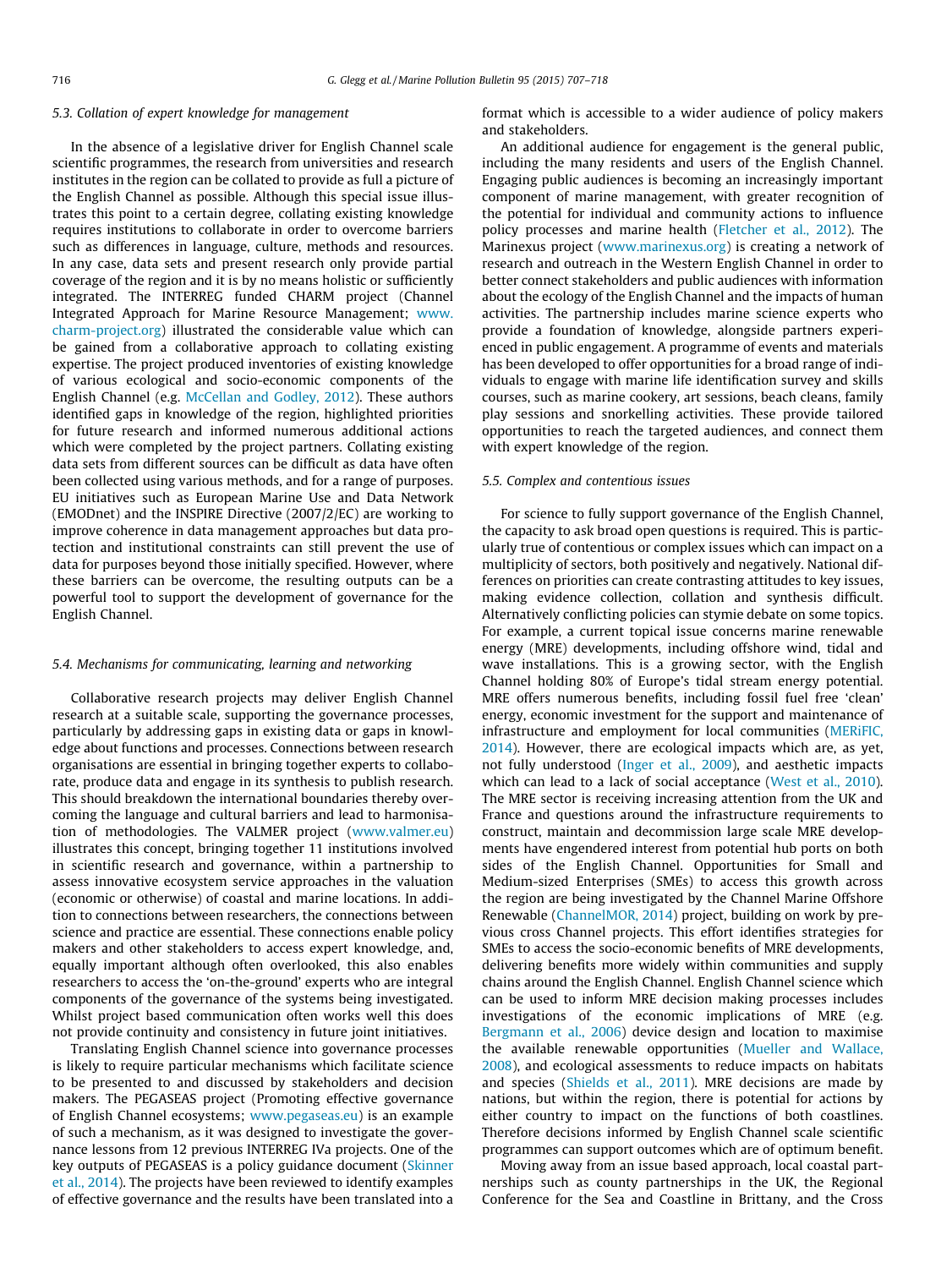<span id="page-10-0"></span>Channel Forum provide a space for presentation and open discussion of contentious issues and some of the science involved. These structures are accessible to a wide diversity of stakeholders, and provide a variety of services which are valuable in discussion of information and in networking, thereby contributing to English Channel governance processes. However, forums and similar partnerships are often vulnerable to the vagaries of funding, for example, the Cross Channel Forum is currently maintained through short-term project funding, with no long term business model established. This leaves these important structures in danger of dissipating and the stakeholder opportunities being lost.

## 6. Conclusion

It is apparent that an English Channel scale identity is still a distant prospect. Research integration needs to be improved in order to address the needs of the region itself. Research funding and studies such as that reported in this issue are generally focussed at larger or smaller scales and integration across the Channel is often incidental. In contrast, INTERREG has facilitated cooperation through projects at a local scale but it struggles to influence what happens at a governmental level. INTERREG's funding of projects such as 3Cs and PEGASEAS demonstrates their recognition of the importance of the Channel scale but there is a need for this to be recognised at national government level as well.

In spite of the recent EU directives such as the MSFD and MSPD offering opportunities for coordination of management approaches as required by the EA there appears to be no proposal for holistic governance of the English Channel. The UK and France have fundamentally different approaches to their implementation of marine management. Likewise the research and monitoring in the two countries also lack the coherence which is necessary to enable the application of an ecosystem approach. This may be partly because there is no single definition of the extent of the English Channel or clarity about the concept of the 'English Channel scale'. The definition of the English Channel is problematic and flexibility is required given that the scale varies depending on what is being considered, for example, an industrial sector, an ecosystem type or a recreational pursuit. There does not appear to be any one organisation willing to take on the task of designing a suitably flexible model to enable coordinated governance such as that required by the EA.

There are no formal participative processes across the English Channel supporting governance at this scale. There is a need for stakeholder engagement in marine governance but it is not clear how this can be facilitated for the English Channel, or indeed other international marine areas, within the existing systems.

The collaborative activity which does exist is driven from the 'bottom up' and it is clear that any impetus for change is also going to come from local and sectoral participants in the governance hierarchy as there appears to be no enthusiasm for integration at a national level. The existing series of Cross Channel Forum meetings has supported the development of a strategy for the English Channel but this must be seen as a first step which requires the backing of regional and national actors to implement a coherent governance system.

### Acknowledgements

This work for this article was supported by INTERREG IVa funding for the CAMIS and PEGASEAS projects which the authors gratefully acknowledge. The authors would like to thank the participants at all the Cross Channel Forums for their contributions to the workshops.

## References

- [Anguera, R., 2006. The channel tunnel an ex post economic evaluation. Trans. Res.](http://refhub.elsevier.com/S0025-326X(15)00110-1/h0005) [Part A: Policy Pract. 40 \(4\), 291–315](http://refhub.elsevier.com/S0025-326X(15)00110-1/h0005).
- [Baird, A.J., 2002. The economics of container transhipment in northern Europe. Int. J.](http://refhub.elsevier.com/S0025-326X(15)00110-1/h0015) [Maritime Econ. 4 \(3\), 249–280.](http://refhub.elsevier.com/S0025-326X(15)00110-1/h0015)
- [Ballinger, R., Stojanovic, T., 2010. Policy development and the estuary environment:](http://refhub.elsevier.com/S0025-326X(15)00110-1/h0010) [a Severn Estuary case study. Mar. Pollut. Bull. 61, 132–145.](http://refhub.elsevier.com/S0025-326X(15)00110-1/h0010)
- [Beaumont, N.J., Austen, M.C., Mangi, S.C., Townsend, M., 2008. Economic valuation](http://refhub.elsevier.com/S0025-326X(15)00110-1/h9000) [for the conservation of marine biodiversity. Mar. Pollut. Bull. 56, 386–396](http://refhub.elsevier.com/S0025-326X(15)00110-1/h9000).
- [Bergmann, A., Hanley, N., Wright, R., 2006. Valuing the attributes of renewable](http://refhub.elsevier.com/S0025-326X(15)00110-1/h0020) [energy investments. Energy Policy 34 \(9\), 1004–1014](http://refhub.elsevier.com/S0025-326X(15)00110-1/h0020).
- [Borja, A., Elliott, M., Carstensen, J., Heiskanen, A.-S., van der Bund, W., 2010. Marine](http://refhub.elsevier.com/S0025-326X(15)00110-1/h0025) [management – towards an integrated implementation of the European marine](http://refhub.elsevier.com/S0025-326X(15)00110-1/h0025) [strategy framework and the water framework directives. Mar. Pollut. Bull. 60,](http://refhub.elsevier.com/S0025-326X(15)00110-1/h0025) [2175–2186.](http://refhub.elsevier.com/S0025-326X(15)00110-1/h0025)
- [Boyes, S., Elliott, M., 2015. The excessive complexity of national marine governance](http://refhub.elsevier.com/S0025-326X(15)00110-1/h0030) [systems – has this decreased in England since the introduction of the Marine](http://refhub.elsevier.com/S0025-326X(15)00110-1/h0030) [and Coastal Access Act? Mar. Policy 51, 57–65.](http://refhub.elsevier.com/S0025-326X(15)00110-1/h0030)
- Buléon, P., Shurmer-Smith, L., 2007. Channel spaces; a world within Europe. Espace Manche Development Initiative, INTERREG IIIB, NW Europe, Haut-Normandie Region, Rouen, France.
- CAMIS, 2013a. Integrated Strategy for the Channel Region: A Plan for Action. October 2013, p. 74. <[https://camis.arcmanche.eu/>](https://camis.arcmanche.eu/)
- CAMIS, 2013b. The Risk of Marine Pollution in the Channel. November 2013, p. 25. [<https://camis.arcmanche.eu/](https://camis.arcmanche.eu/)>.
- CBD, 1998. Ecosystem approach: further conceptual elaboration. SBSTTA 5 Recommendation V/10 of the Convention on Biological Diversity. <[http://](http://www.cbd.int) [www.cbd.int/ecosystem/background.shtml](http://www.cbd.int)> (accessed 29.07.14).
- ChannelMOR, 2014. INTERREG IVa funded cluster project. <[http://www.interreg4a](http://www.interreg4a-manche.eu)[manche.eu/index.php?option=com\\_sobi2&sobi2Task=sobi2Details&catid=3&](http://www.interreg4a-manche.eu) [sobi2Id=3174&Itemid=39&lang=en>](http://www.interreg4a-manche.eu) (accessed 13.12.14).
- CRB, 2008. For the durable development of the Breton Coastal Region: The Brittany Coast Charter. Counseil Region de Breton, Rennes. p. 52.
- [Curtin, R., Prellezo, R., 2010. Understanding marine ecosystem based management:](http://refhub.elsevier.com/S0025-326X(15)00110-1/h0070) [a literature review. Mar. Policy 34, 821–830.](http://refhub.elsevier.com/S0025-326X(15)00110-1/h0070)
- [Dauvin, J.-C., 2012. Are the eastern and western basins of the English Channel two](http://refhub.elsevier.com/S0025-326X(15)00110-1/h0075) [separate ecosystems? Mar. Pollut. Bull. 64, 463–471](http://refhub.elsevier.com/S0025-326X(15)00110-1/h0075).
- [Ducrotoy, J.-P., Elliott, M., 1997. Interrelations between science and policy-making:](http://refhub.elsevier.com/S0025-326X(15)00110-1/h0080) [the North Sea. Mar. Pollut. Bull. 34, 686–701.](http://refhub.elsevier.com/S0025-326X(15)00110-1/h0080)
- EC, 2001. European governance a white paper, 428 final. Official Journal of the European Commission, C 287, pp. 1–29.
- EC, 2013. Communication from the Commission to the European Parliament, the council, the European economic and social Committee and the committee of the regions – Action Plan for a Maritime Strategy in the Atlantic area Delivering smart, sustainable and inclusive growth. COM (2013) 279 final.
- EC, 2014. Communication from the Commission to the European Parliament, the council, the European economic and social Committee and the committee of the regions on action needed to deliver on the potential of ocean energy in European seas and oceans by 2020 and beyond. COM (2014) 8 final.
- Ehler, C., Douvere, F., 2009. Marine Spatial Planning: a step-by-step approach toward ecosystem-based management. Intergovernmental Oceanographic. Commission and Man and the Biosphere Programme. IOC Manual and Guides No. 53, ICAM Dossier No. 6. Paris: UNESCO.
- [Elliott, M., Boyes, S., Burdon, D., 2006. Integrated marine management and](http://refhub.elsevier.com/S0025-326X(15)00110-1/h0105) [administration for an island state – the case for a new Marine Agency for the](http://refhub.elsevier.com/S0025-326X(15)00110-1/h0105) [UK. Mar. Pollut. Bull. 52, 469–474.](http://refhub.elsevier.com/S0025-326X(15)00110-1/h0105)
- EU, 2008. Directive 2008/56/EC of the European Parliament and of the Council of 17 June 2008 establishing a framework for community action in the field of marine environmental policy (Marine Strategy Framework Directive; MSFD).
- EU, 2014. Directive 2014/89/EU of the European Parliament and of the Council of 23 July 2014 establishing a framework for maritime spatial planning (Maritime Spatial Planning Directive; MSPD).
- [Fletcher, S., 2003. Stakeholder representation and the democratic basis of coastal](http://refhub.elsevier.com/S0025-326X(15)00110-1/h0125) [partnerships in the UK. Mar. Policy 27, 229–240](http://refhub.elsevier.com/S0025-326X(15)00110-1/h0125).
- [Fletcher, S., Jefferson, R., McKinley, E., 2012. Exploring the shallows: a response to](http://refhub.elsevier.com/S0025-326X(15)00110-1/h0130) ['Saving the shallows: focusing marine conservation where people might care'.](http://refhub.elsevier.com/S0025-326X(15)00110-1/h0130) [Aquat. Conservation: Mar. Freshwater Ecosyst. 22 \(1\), 7–10](http://refhub.elsevier.com/S0025-326X(15)00110-1/h0130).
- [Fletcher, S., Jefferson, R.L., Glegg, G., Rodwell, L., Dodds, W., 2014. England's evolving](http://refhub.elsevier.com/S0025-326X(15)00110-1/h0135) [marine and coastal governance framework. Mar. Policy 45, 261–268](http://refhub.elsevier.com/S0025-326X(15)00110-1/h0135).
- Galparsoro, I., Borja, A., Uyarra, M.C., 2014. Mapping ecosystem services provided by benthic habitats in the European North Atlantic Ocean. Front. Mar. Sci. 1 (23). [http://dx.doi.org/10.3389/fmars.2014.00023.](http://dx.doi.org/10.3389/fmars.2014.00023)
- [Gaymer, C.F., Stadel, A.V., Ban, N.C., Carcamo, P.F., Ierna Jr., J., Liebeknecht, L.M.,](http://refhub.elsevier.com/S0025-326X(15)00110-1/h0140) [2014. Merging top-down and bottom-up approaches in marine protected areas](http://refhub.elsevier.com/S0025-326X(15)00110-1/h0140) [planning: experiences from around the globe. Aquat. Conservation: Mar.](http://refhub.elsevier.com/S0025-326X(15)00110-1/h0140) [Freshwater Ecosyst. 24 \(Suppl. 2\), 128–144](http://refhub.elsevier.com/S0025-326X(15)00110-1/h0140).
- [Glegg, G.A., 1994. What's the point of monitoring? The issues surrounding the 1993](http://refhub.elsevier.com/S0025-326X(15)00110-1/h0145) [North Sea quality status report. North Sea Monit. 12 \(2\), 16–18.](http://refhub.elsevier.com/S0025-326X(15)00110-1/h0145)
- [Haigh, I., Nicholls, R., Wells, N., 2011. Rising sea levels in the English Channel 1900](http://refhub.elsevier.com/S0025-326X(15)00110-1/h0155) [to 2100. Maritime Eng. 164, 81–92.](http://refhub.elsevier.com/S0025-326X(15)00110-1/h0155)
- [Hughes, T.P., Bellwood, D.R., Folke, C., Steneck, R.S., Wilson, J., 2005. New paradigms](http://refhub.elsevier.com/S0025-326X(15)00110-1/h0160) [for supporting the resilience of marine ecosystems. Trends Ecol. Evol. 20 \(7\),](http://refhub.elsevier.com/S0025-326X(15)00110-1/h0160) [380–386](http://refhub.elsevier.com/S0025-326X(15)00110-1/h0160).